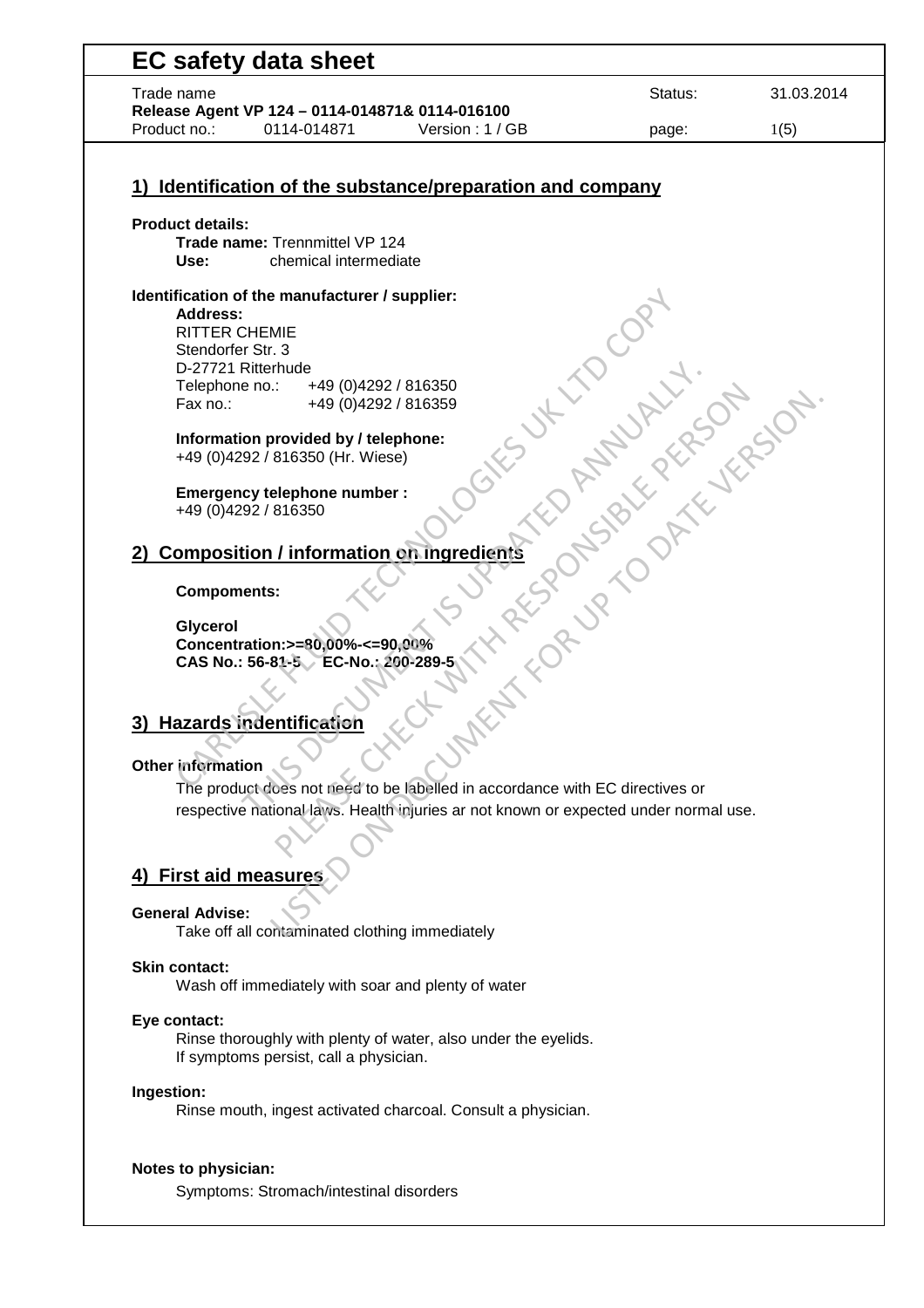| Trade name                   |                                                  |                                                                                                                                                                                                         | Status:     | 31.03.2014 |
|------------------------------|--------------------------------------------------|---------------------------------------------------------------------------------------------------------------------------------------------------------------------------------------------------------|-------------|------------|
|                              | Release Agent VP 124 - 0114-014871& 0114-016100  |                                                                                                                                                                                                         |             |            |
| Product no.:                 | 0114-014871                                      | Version: 1 / GB                                                                                                                                                                                         | page:       | 2(5)       |
|                              |                                                  |                                                                                                                                                                                                         |             |            |
|                              | 5) Fire-fighting measures                        |                                                                                                                                                                                                         |             |            |
|                              | Suitable extinguishing media:                    | In case of fire, use foam, powder, carbon dioxide or water spray. So not use water jet.                                                                                                                 |             |            |
|                              |                                                  |                                                                                                                                                                                                         |             |            |
|                              | Specific hazards during fire fighting:           | Use extinguishing measures that are appropriate to local circumstances and the                                                                                                                          |             |            |
|                              | surrounding environment.                         |                                                                                                                                                                                                         |             |            |
|                              |                                                  |                                                                                                                                                                                                         |             |            |
|                              | Special protective equipment for fire fighters:  |                                                                                                                                                                                                         |             |            |
|                              |                                                  | In the event of fire, wear self-containes breathing apparatus.                                                                                                                                          |             |            |
| <b>Additional advice:</b>    |                                                  |                                                                                                                                                                                                         |             |            |
|                              |                                                  | Cool closed containers exposed to fife with water spray. Collect contaminated fire                                                                                                                      |             |            |
|                              |                                                  | Extinguishing water separately. This must not be discharged into drains.                                                                                                                                |             |            |
|                              |                                                  |                                                                                                                                                                                                         | C. Y. V. R. |            |
|                              |                                                  |                                                                                                                                                                                                         | Ari Ki      |            |
|                              | 6) Accidental release measures                   |                                                                                                                                                                                                         |             |            |
|                              |                                                  |                                                                                                                                                                                                         |             |            |
| <b>Personal precautions:</b> |                                                  |                                                                                                                                                                                                         |             |            |
|                              |                                                  | Use personal protective equipment. Provide adequate ventilation. Avoid contact with<br>skin and eyes. Do not inhale gas/smoke/vapour/aerosol.                                                           |             |            |
|                              |                                                  |                                                                                                                                                                                                         |             |            |
|                              |                                                  |                                                                                                                                                                                                         |             |            |
|                              | <b>Environmental precautions:</b>                |                                                                                                                                                                                                         |             |            |
|                              |                                                  | Do not flush into surface water or sanitary sewer system. Avoid subsoil penetration.                                                                                                                    |             |            |
|                              |                                                  |                                                                                                                                                                                                         |             |            |
|                              | Methods for cleaning up/taking up:               |                                                                                                                                                                                                         |             |            |
|                              |                                                  | Ensure adequate ventilation. Absorb with liquid-binding material (sand, diatomite, acid binders,<br>universal binders). Treat recovered material as described in the section "Disposal considerations"! |             |            |
|                              | After cleaning, flush away traces with water.    |                                                                                                                                                                                                         |             |            |
|                              |                                                  |                                                                                                                                                                                                         |             |            |
|                              |                                                  |                                                                                                                                                                                                         |             |            |
|                              | <b>Handling and storage</b>                      |                                                                                                                                                                                                         |             |            |
|                              |                                                  |                                                                                                                                                                                                         |             |            |
| <b>Handling</b>              |                                                  |                                                                                                                                                                                                         |             |            |
|                              | Advice on safe handling:                         |                                                                                                                                                                                                         |             |            |
|                              |                                                  | Keep containers tightly closed. Vapours are heavier than air and may spread along floors.                                                                                                               |             |            |
|                              |                                                  | Provide sufficient air exchange an/or exhaust in work rooms. Avoid inhalation of vapour or mist.                                                                                                        |             |            |
|                              | Advice on protection against fire and explosion: |                                                                                                                                                                                                         |             |            |
|                              | No naked lights, no smoking.                     |                                                                                                                                                                                                         |             |            |
|                              |                                                  |                                                                                                                                                                                                         |             |            |
| <b>Storage</b>               |                                                  |                                                                                                                                                                                                         |             |            |
|                              |                                                  |                                                                                                                                                                                                         |             |            |
|                              | Requirements for storage rooms and vessels:      | Jointless smooth floor. Keep away from heat and sources of ignition. Keep in a dry, cool                                                                                                                |             |            |

#### **German storage class:**

10: Comustible liquids.

### **Other data:**

No decomposition if stored an applied as directed.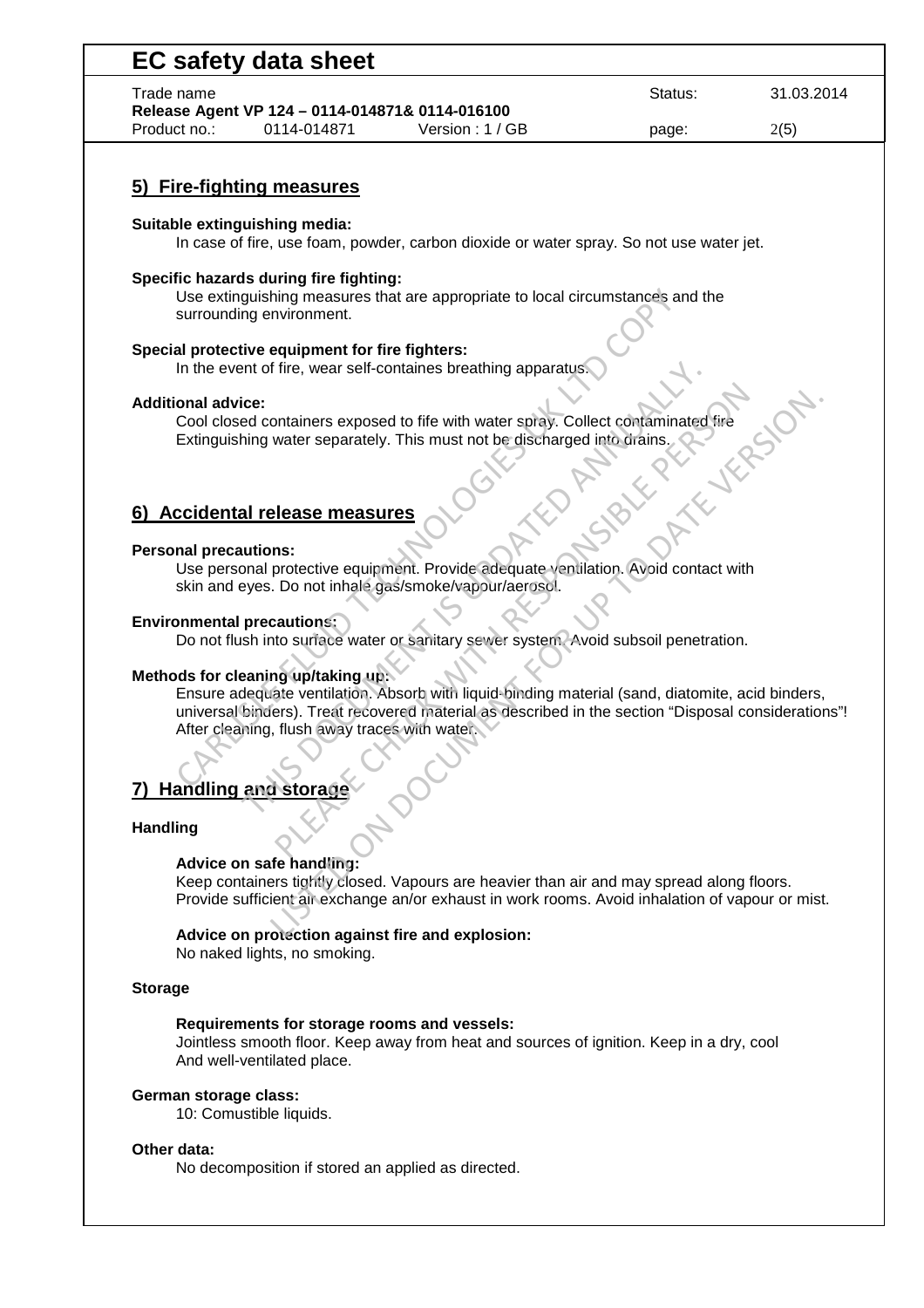| Trade name                                                                                                     |                                                                                                                                                                                                                                                                                                           | Status:                                               | 31.03.2014                           |
|----------------------------------------------------------------------------------------------------------------|-----------------------------------------------------------------------------------------------------------------------------------------------------------------------------------------------------------------------------------------------------------------------------------------------------------|-------------------------------------------------------|--------------------------------------|
| Release Agent VP 124 - 0114-014871& 0114-016100                                                                |                                                                                                                                                                                                                                                                                                           |                                                       |                                      |
| Product no.:<br>0114-014871                                                                                    | Version: 1 / GB                                                                                                                                                                                                                                                                                           | page:                                                 | 3(5)                                 |
| 8) Exposure controls / personal protection<br>Components with workplace control parameters:<br>Not applicable. |                                                                                                                                                                                                                                                                                                           |                                                       |                                      |
| Personal protective equipment:                                                                                 |                                                                                                                                                                                                                                                                                                           |                                                       |                                      |
| Respirator protection:                                                                                         | Breathing apparatus needes only when aerosol or mist<br>Is formed. Recommended Filter type: A                                                                                                                                                                                                             |                                                       |                                      |
| Hand protection:                                                                                               | gloves<br>Material                                                                                                                                                                                                                                                                                        | strenght of                                           | Break trough                         |
|                                                                                                                | butyl-rubber<br>nitrile rubber<br><b>Fluorinated rubber</b>                                                                                                                                                                                                                                               | material<br>time<br>$0,5$ mm<br>$0,35$ mm<br>$0,4$ mm | > 480 min<br>$>480$ min<br>> 480 min |
| Eye protection:                                                                                                | safety glasses                                                                                                                                                                                                                                                                                            |                                                       |                                      |
| Body protection:<br>Hygiene measures:                                                                          | protective suit<br>Take of all contaminated clothing immediately. Do not<br>inhale gas/smoke/vapour/aerosol. Keep away from food,<br>drink and animal feedingstuffs. Smoking, eating and drinking<br>should be prohibited in the application area. Wash hands<br>before breaks and at the end of workday. |                                                       |                                      |
|                                                                                                                | <b>INTERNATION</b>                                                                                                                                                                                                                                                                                        |                                                       |                                      |
| 9) Physical and chemical properties                                                                            |                                                                                                                                                                                                                                                                                                           |                                                       |                                      |
| <b>General information</b>                                                                                     |                                                                                                                                                                                                                                                                                                           |                                                       |                                      |
| Form:                                                                                                          | viscous                                                                                                                                                                                                                                                                                                   |                                                       |                                      |
| Colour:                                                                                                        | colourless                                                                                                                                                                                                                                                                                                |                                                       |                                      |
| Odour:                                                                                                         | odourless                                                                                                                                                                                                                                                                                                 |                                                       |                                      |
| Safety data:                                                                                                   |                                                                                                                                                                                                                                                                                                           |                                                       |                                      |
| Boiling point/range:                                                                                           | >130 °C                                                                                                                                                                                                                                                                                                   |                                                       |                                      |
| Flash point:                                                                                                   | ca. 180 °C                                                                                                                                                                                                                                                                                                |                                                       |                                      |
| Ingnition temperature:                                                                                         | ca. 370 °C                                                                                                                                                                                                                                                                                                |                                                       |                                      |
| Explosive properties:                                                                                          | Product is not explosive                                                                                                                                                                                                                                                                                  |                                                       |                                      |

 Explosive properties: Product is not explosive Vapour pressure: 6hPa;20°C Density:  $1,23 - 1,27$  g/cm<sup>3</sup>; 20 $^{\circ}$ C Water Solubility: completely miscible pH: 7;20°C Viscosity, dynamic: 150 mPa.S;20 °C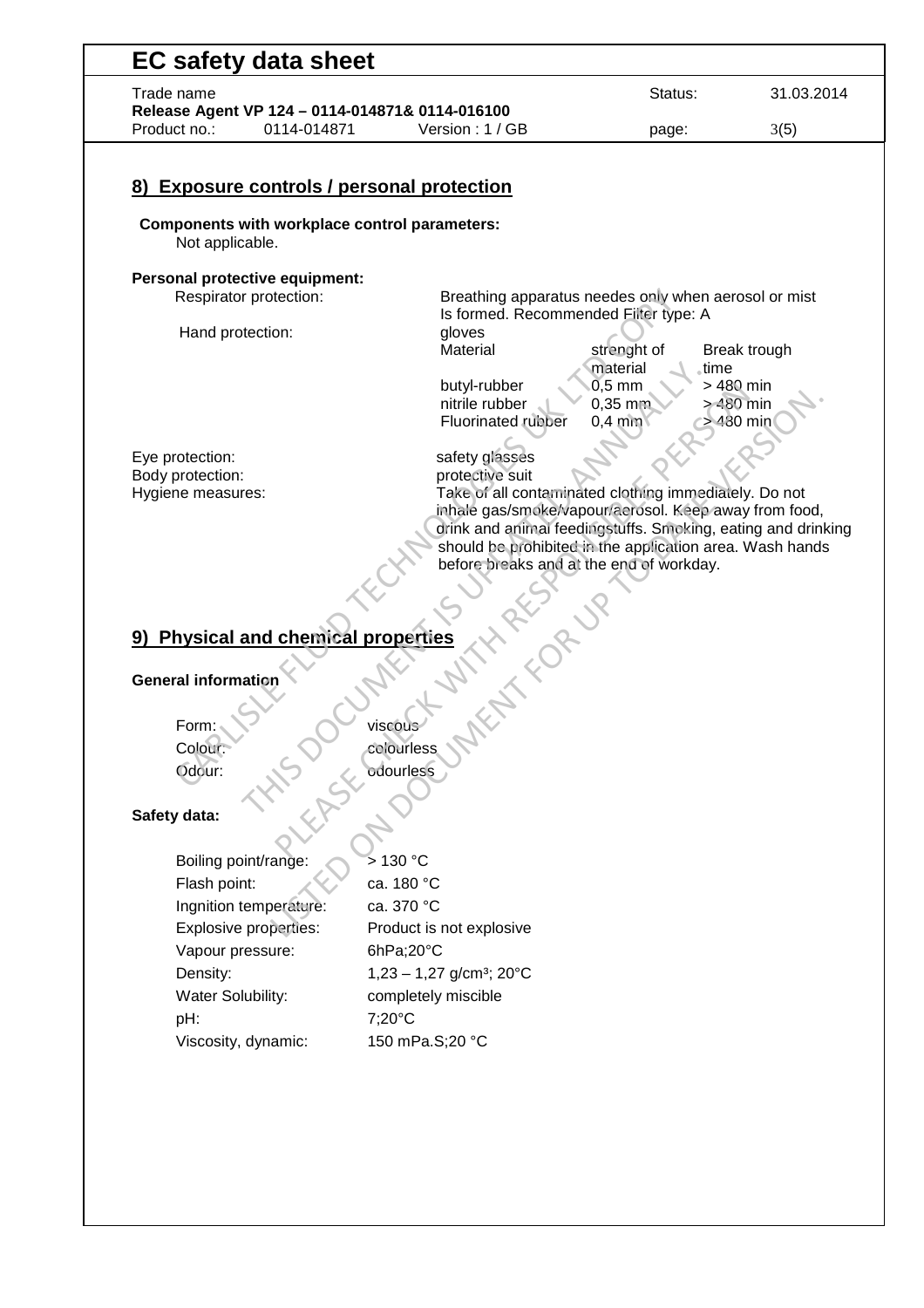| <b>EC safety data sheet</b><br>Trade name                                                      |  |                          | Status: | 31.03.2014 |
|------------------------------------------------------------------------------------------------|--|--------------------------|---------|------------|
| Release Agent VP 124 - 0114-014871& 0114-016100<br>Product no.:<br>0114-014871 Version: 1 / GB |  | page:                    | 4(5)    |            |
| 10) Stability and reactivity                                                                   |  |                          |         |            |
|                                                                                                |  |                          |         |            |
| Materials to avoid:                                                                            |  | strong oxidinzing agents |         |            |

# **11) Toxicological information**

| 11) Toxicological information                 |                                                                                                                  |
|-----------------------------------------------|------------------------------------------------------------------------------------------------------------------|
|                                               |                                                                                                                  |
| Ingestion:<br><b>Skin Absorption:</b>         | Glycerol LD50 rat 12.600 mg/kg<br>Glycerol LD50 rabbit > 18.700 mg/kg                                            |
| Skin contact:                                 | May cause skin irritation in susceptibe persons                                                                  |
| Eye contact:                                  | May have irritant effect on eves                                                                                 |
| Sensitihation:<br><b>Further information:</b> | No sensitizing effect known.                                                                                     |
|                                               | All numerical values for acute toxicity are calculated on<br>the pure substances. Handle in accordance with good |
|                                               | industrial hygiene and safety practice.                                                                          |
|                                               |                                                                                                                  |
|                                               |                                                                                                                  |
|                                               |                                                                                                                  |
| 12) Ecological information                    |                                                                                                                  |
|                                               |                                                                                                                  |
| <b>Biodegradability:</b>                      | Elimination information (persistence and degradability):<br>Readily biodegradable                                |
| <b>Toxicity to fish:</b>                      | Glycerol: LD 50 Leuciscus idus (Golden orfe) > 10.000 mg/l                                                       |
|                                               |                                                                                                                  |
| Toxicity to daphnia:                          | Glycerol:                                                                                                        |
|                                               | LC50 Daphnia magna > 10.000 mg/l                                                                                 |
|                                               |                                                                                                                  |
| Further information on ecology:               |                                                                                                                  |
| <b>Additional ecological:</b>                 | All numerical values for ecotoxicity effects are calculated on                                                   |
| Information:                                  | the pure substances. Do not allow undiluted product or large                                                     |
|                                               | quantities of it to reach ground water, water bodies or sevage system                                            |
|                                               |                                                                                                                  |
| 13) Disposal considerations                   |                                                                                                                  |
|                                               |                                                                                                                  |
| <b>Product:</b>                               | Disposal together with normal waste is not allowed. The product should not be                                    |
|                                               | allowed to enter drains, water courses or the soil. Can be disposed of as a solid                                |

## **12) Ecological information**

## **Further information on ecology:**

# **13) Disposal considerations**

- **Product:** Disposal together with normal waste is not allowed. The product should not be allowed to enter drains, water courses or the soil. Can be disposed of as a solid waste or burned in a suitable installation subject to local regulations.
- **Packaging:** Risk of explosion. Do not burn, or use a cutting torch on, the empty drum. Empty contaminated packagings thoroughly. The can be recycled after Thorough an proper cleaning. Rinse with plenty of water.

**European Waste**:No waste code according to the European Waste Catalogue. **Catalouge No.:** can be assigned for this product, as the intended use dictates the assignment.

The waste code is established in consultation with the regional disposes.